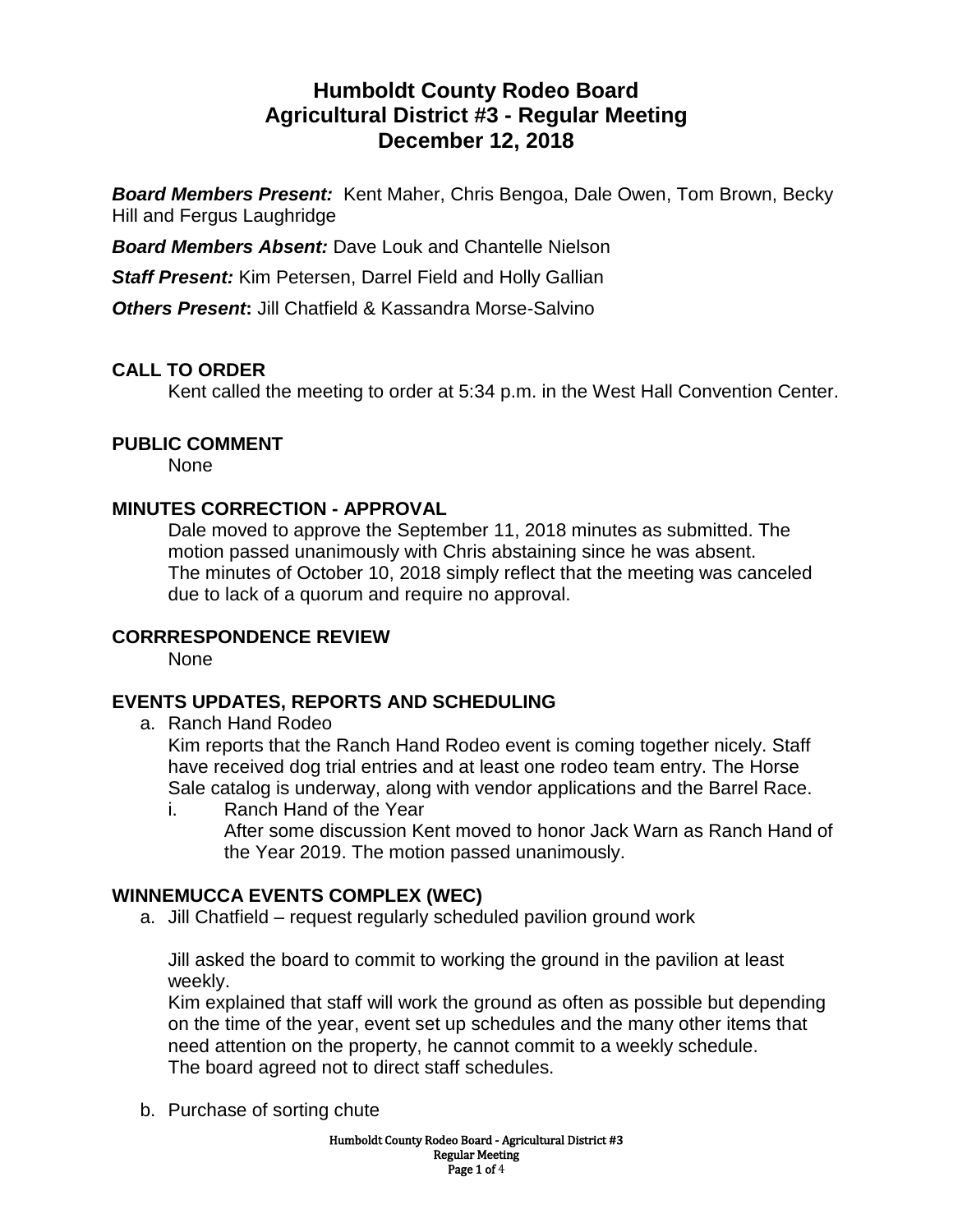Kim reminded the board that we had agreed not to proceed with the purchase of the chute until the past due bill had been paid. He notes that since the bill is due from the State High School Rodeo Association and not the local chapter that we may proceed with the purchase if the board so desires.

Tom moved to purchase a 50% interest in the sorting chute with the understanding that the local club has no further interest in the chute and the remaining 50% is owned by Silver State International Rodeo. He further amended the motion to allow for rental of the chute providing it is not removed from Humboldt County Events Complex property. The motion passed unanimously.

c. Collection of Nevada State High School Rodeo rental fees due.

Kim reports that the invoice for the pavilion rental during the association's annual event held in May has been sent several times and remains un-collected. Fergus moved to send the past due invoice with a letter to the Nevada State High School Rodeo Association noting that the bill is past due and informing them that the board will take legal action to collect the amount due.

d. Facility usage fees

Kim presented a list of current and proposed fees to the board. He notes that we are in the process of tracking costs associated in producing events and is not currently ready to recommend the fee schedule at this time.

The board notes that we are working hard to keep the fees reasonable in order to attract events to the facility while "not giving away the farm". The board also recommends researching fees in surrounding states and comparable facilities in Nevada.

Fergus recommends adding rules regarding arena maintenance to the proposal. Kim notes that we already have several contracts that cannot be changed by this revision and that we will need to pick a date for any new schedule to take effect.

No action was taken.

e. Facility master plan – parking issues during major events Kim outlined a tentative plan where our fairgrounds resident, Karen, would move into the house and accept entries from a small booth across the street.

No action was taken

d. Kim noted at the recent WSRRA event that parking was a huge problem with contestant trailers parked in the area typically reserved for attendees. He would like to solidify rules for parking at the larger events to include designated areas for contestant trailers, attendees and vendors.

No action was taken.

f. Kim submitted a plan to extend the existing east side event center parking lot to the fence of the neighboring private RV Park. The project would cost about \$29,000 and increase the lot size by 1/3. He proposes to use part of the funds originally designated for a second permanent shower – restroom facility.

Humboldt County Rodeo Board - Agricultural District #3 Regular Meeting Page 2 of 4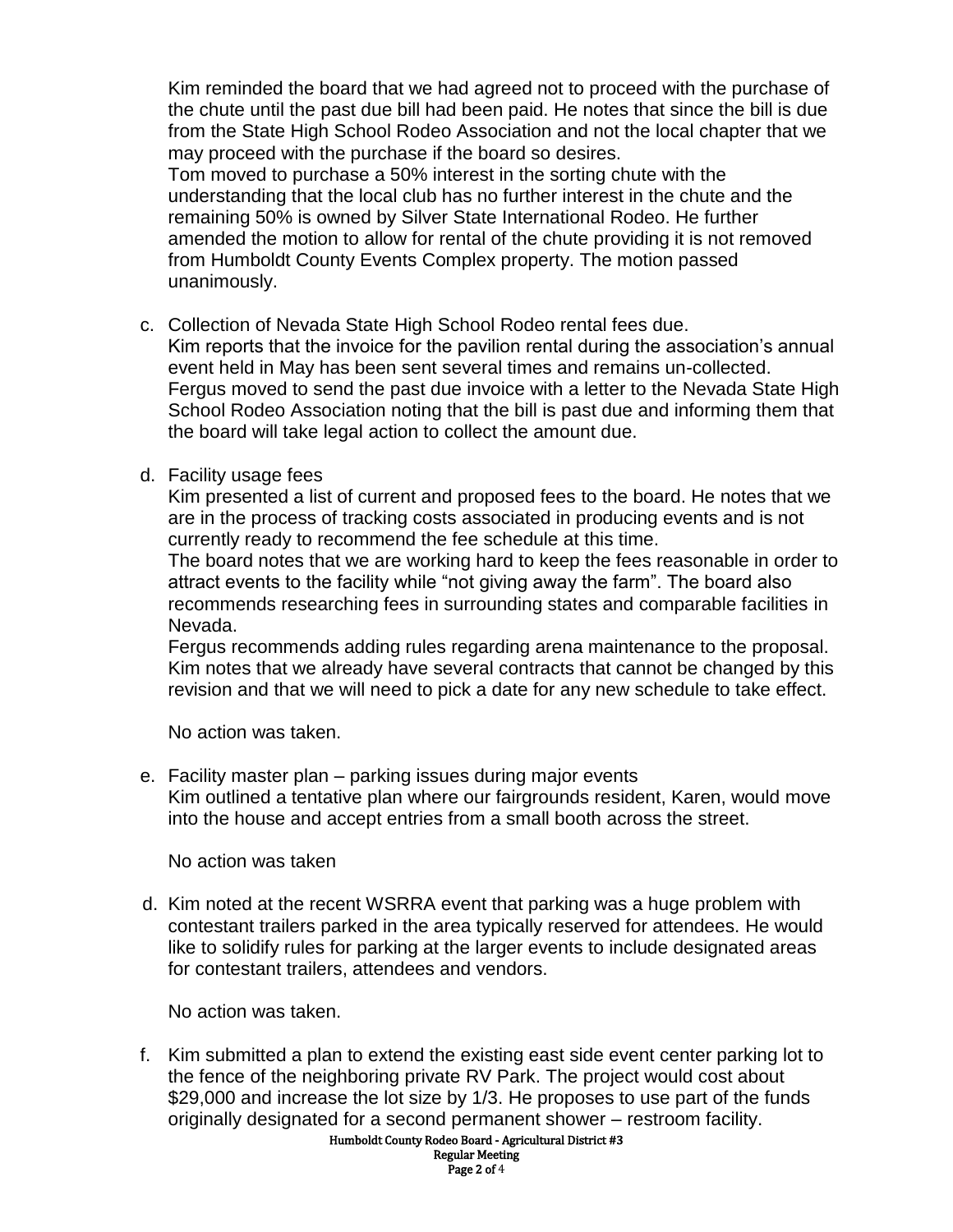Naturally we would need to approach the County Commissioners to re-direct the funds.

Fergus moved to approve the plan up to \$29,000 pending approval from the County Commissioners.

After some discussion, Fergus withdrew the motion.

Kent advised that the total \$180,000 for the second shower – restroom facility be re-directed to parking so that we spend the allocated funds.

The board asked the Director to return with a comprehensive master facility plan where available funds are spent to facilitate a user friendly facility for the future.

No action was taken.

## **2018 - 2019 BUDGET REVIEW – MODIFICATION**

At approximately 50% elapsed time tax revenues are at 55.73%. Fairgrounds revenues are at 104.5%. Fairgrounds Wages and Benefits expenses are at 50.88%, Services and Supplies expenses are at 39.43% and Capital Outlay expenses are at 17.56%.Fairgrounds total is at 29.2%. Event Center Revenue is at 42.53%. Event Center Wages & Benefits are at 35.81%, Event Center Services & Supplies are at 24.12% and Capital Outlay is at 0%.

Kim comments that Wages & Compensation are a bit high due to temporary agencies fees higher than our standard arrangement with the Honor Camp crews. Kent comments that we may receive fewer honor camp crews due to fires. He advises that the next budget should reflect an increase in Wages & Compensation.

The board discussed the 4-H barn and sale ring noting a shortage of space for animals during the Fair. Kim has proposed that the Show and Sale event move to the pavilion.

No action was taken.

## **2018 - 2019 CAPITAL PROJECTS UPDATES – REPORT**

Gates and Panels: \$2,490.00 spent of \$30,000 Budget, leaving \$27,510.00. Roof Restoration – Exhibit Hall: \$73,451.00 spent of \$75,000.00 budget, leaving \$1,549.00 Full Hookup Campsites / Sewer Upgrades: \$121,970.00 spent of \$97,500.00 Budget for a deficit of \$24,478.00. Permanent Shower / Restroom Facility: None spent of \$180,000 budget. Sound System Retro-fit (\$237,237.00 bid) \$120,000 spent of \$120,000 budget.

No action was taken.

## **FAIRGROUNDS REPAIRS AND MAINTENANCE**

Dale mentioned that the wind-break fence on the west side of the fairgrounds is looking rather sloppy.

Staff will work on cleaning up the fence or bring a proposal for replacement.

Humboldt County Rodeo Board - Agricultural District #3 Regular Meeting Page 3 of 4